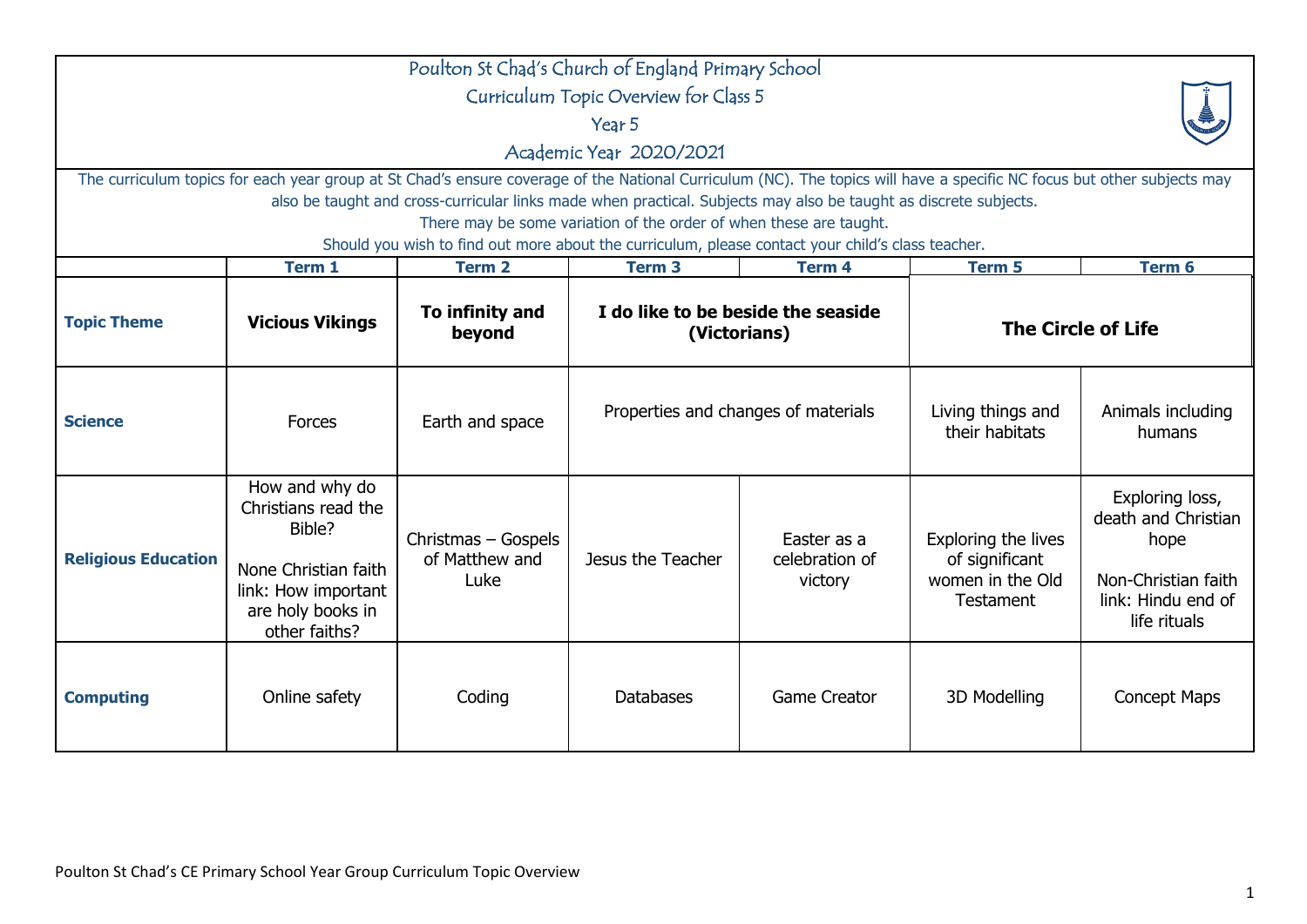| <b>History</b>               | <b>Vikings</b>                                                                                                                                |                                                      | I do like to be beside the seaside                                                                                                      | (Victorians)                                            |                                  |                                   |
|------------------------------|-----------------------------------------------------------------------------------------------------------------------------------------------|------------------------------------------------------|-----------------------------------------------------------------------------------------------------------------------------------------|---------------------------------------------------------|----------------------------------|-----------------------------------|
| <b>Geography</b>             | Europe<br>Where the Vikings<br>come from and<br>where they attacked<br>Review of<br>knowledge of major<br>countries, oceans<br>and continents |                                                      | Study physical and human geography of<br>Ecuadorian coast compared to our<br>country, latitude, longitude, maps, oceans,<br>continents. |                                                         | Maps<br>Field work in<br>Poulton |                                   |
| <b>Music</b><br>(Plus Samba) | Vikings (Life at Sea)<br>Music appreciation                                                                                                   | To infinity and<br>beyond<br>Composition             | Oh I Do Like to be Beside the Seaside<br><b>Music Appreciation</b>                                                                      |                                                         | <b>Basic Skills in Music</b>     | The circle of life<br>Composition |
| <b>Physical Education</b>    | <b>Invasion Games</b>                                                                                                                         | Fleetwood Town PE<br><b>Sessions</b>                 | Gymnastics                                                                                                                              | Dance                                                   | <b>Athletics</b>                 | <b>OAA</b>                        |
| Art                          | Collage $-$ in the<br>style of Gustav<br>Klimt                                                                                                | Painting $-$ in the<br>style of Wassily<br>Kandinsky | Textiles - recreating<br>tree bark                                                                                                      |                                                         |                                  |                                   |
| <b>Design Technology</b>     | <b>Viking Construction</b><br>Bake a cupcake                                                                                                  | Design and make<br>biscuits for<br>Christmas         |                                                                                                                                         | Plan, design and<br>make 3D interactive<br>gaming world |                                  |                                   |